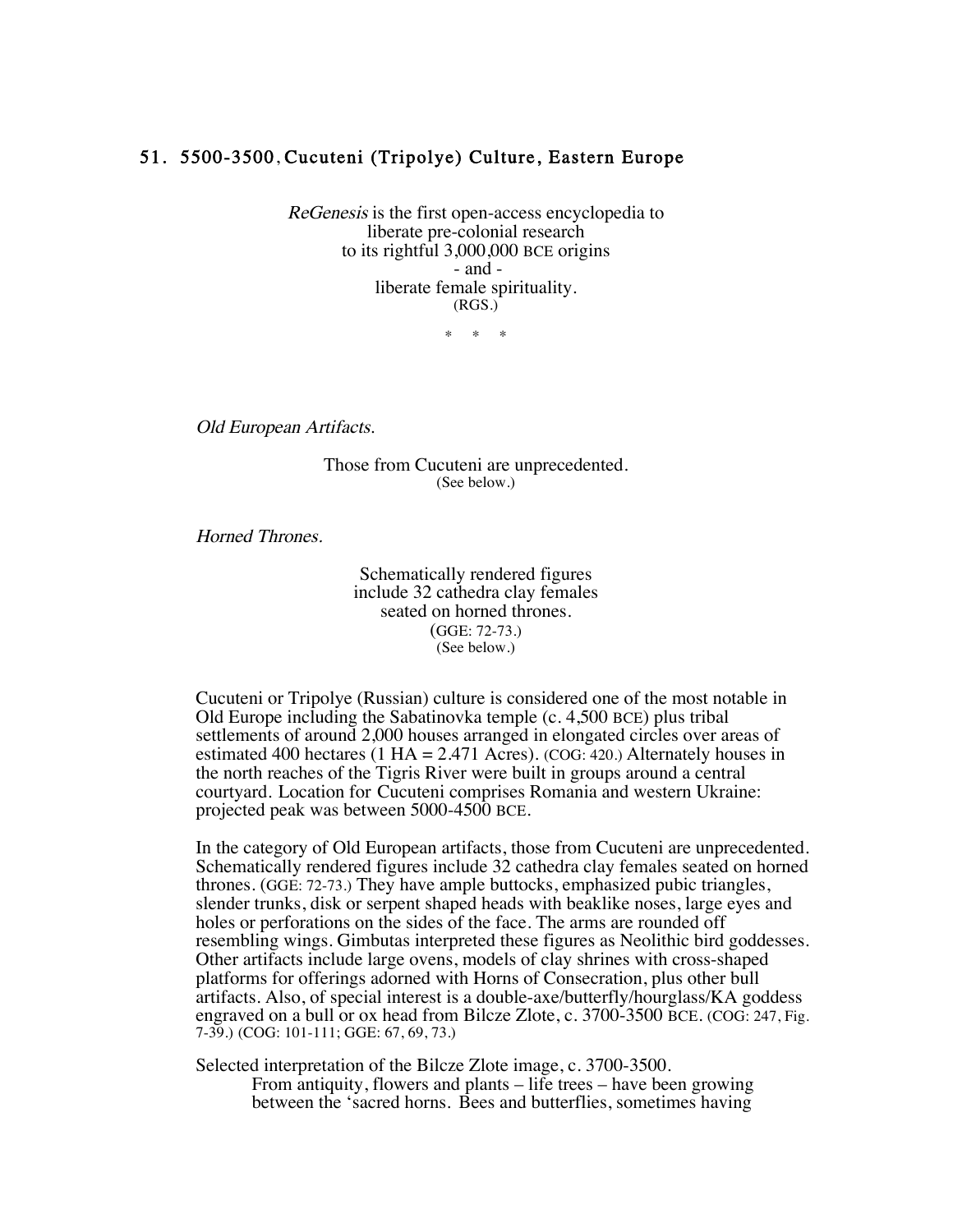anthropomorphic heads, arise from bullheads, as painted on Minoan vases and temple walls. From the Roman authors Ovid, Virgil, and Porphyry we know that moths and bees were thought to be the souls of humans born from an ox. From the Cucuteni culture of the beginning of the 4th millennium B.C., an ox head was found carved out of a bone plate on which an hourglass-shaped Goddess is depicted with arms upraised (COG: 246-247, Fig. 7, 38-39).

Suggest that the posture of 'arms raised' or extended bull  $-\alpha x$  horns (i.e. horns of consecration) is also a KA. In Re-Genesis, there are many cross – cultural discussions on the KA, KA/BA, and the Psi/KA. (See Cypriot entry: 5400-3500, Ancient Aphrodite.) \*

Included are numerous Psi/KA statues from the Enkomi, Kition, Amathus, and Paphos temples of the great goddess standing alone with raised arms or engaged in circle dances. The gesture of raised arms above the head is archetypal of Minoan – Mycenaean Psi madonna figures \*\* (TIGR: 15-16; RGS). Furthermore, this image is common in Egypt and known as the KA (or KA/BA). Selected interpretations of the KA include: a vital spirit, spiritual essence, or an alternate dwelling place for the spirit after death. (The root translation of KA is *generative force* or *life force* (RAE: 42; RGS)). The Psi/KA posture is also directly related to the ancient tree-pillar culture that is discussed throughout this Re-Genesis. (See the GSA section below.)

\* (RGS: 5400-3500, Ancient Aphrodite: Chalcolithic or Copper Age). \*\* As in L'Euguelionne, Psi relates to the study of psychology, psychiatry, and psychobiology (AOW: 46-47; RGS).

In Re-Genesis, seated female deities are esteemed cathedra goddesses, including the seated Cucuteni temple goddesses on horned thrones. Cathedra goddesses are delineated in 7100-6300: Cathedra Goddess of the Beasts, Çatal Hüyük. (RGS.)

Cathedra is defined as the official chair or throne of one in a position of prominence. Erich Neumann speaks of the seated goddess as the 'original form of the enthroned Goddess' (RG: 29; TGM: 98). As noted in Re-Genesis (1999), these 'throned' goddesses were envisioned and subsequently named, cathedra goddesses. This designation is illustrated throughout Re-Genesis via extensive GSA photographic images from: Anatolian Alaca Hüyük and Çatal Hüyük, plus Sicily, Egypt, Carthage, Cyprus, Sumer, Spain, Vinca, Greece, Poland, France, Canaan/Israel as well as St. Peter's Basilica in Rome (DM: 115-164; SGM: 32; TGG: 32-39; RGS). (RGS: 7100-6300, Cathedra Goddess of the Beasts, Çatal Hüyük).

Further research on cathedra goddesses: 8300-4500, Sha'ar Hagolan (Sha'ar HaGolan); 7250-6150, Çatal Hüyük, Anatolia; 7100-6300, Cathedra Goddess of the Beasts; 5400-3500, Ancient Aphrodite: Chalcolithic or Copper Age; 4400- 2500, Olympus Hera; 4000-3000, Egypt, Africa, and Cathedra Goddesses; 3250, Scorpion Tableau, Earliest Egyptian Proto-Hieroglyphics; 3000-2000, Anatolia, Kubaba and the Hittites; 2500, Inanna, Holder of the Me; 2000, Asherah; 900, Taanach, Canaanite Libation Stand; 800-700, Kuntillet Ajrud and Khirbet El-Qom; 750-650, Cybele and King Midas, Anatolia; 550, Cathedra Goddess Kourotrophos, Megara Hyblaea, Sicily; and 400, Cathedra Goddess Isis. (RGS.)

Further bird goddess research: 8000/7000-5000, Early Neolithic; 6500-5600, Sesklo, Greece; 5500-4000, Dimini Culture Replaces Sesklo Culture; 5400-4100, Vinca Culture and Bird and Snake Culture; 5400-3700, Tisza Culture; 5000,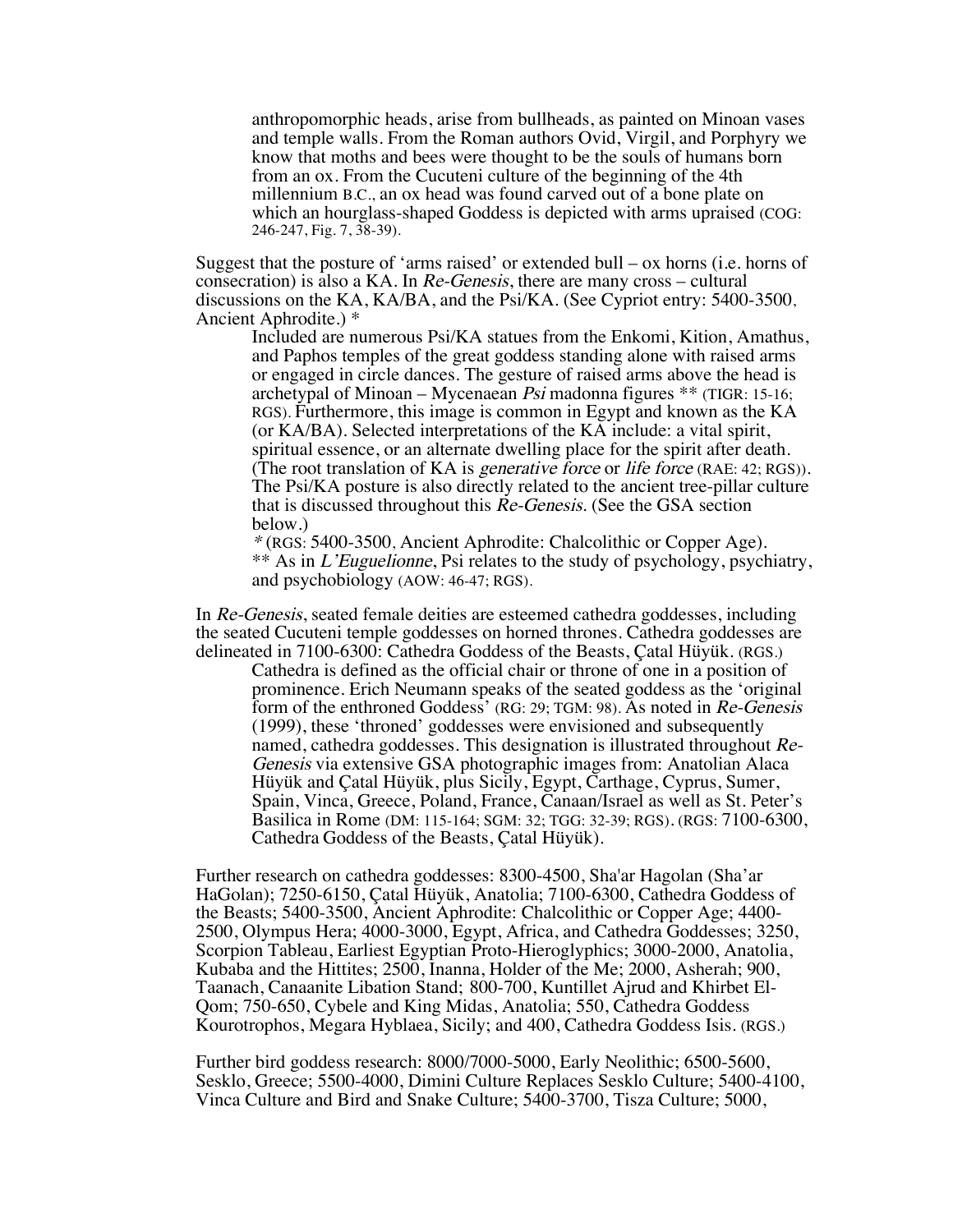Lengyel Culture Replaced Linearbandkeramik, Old Eastern Europe; 4000, Nile Bird Goddess, Egypt; 4000-3000, Egypt, Africa, and Cathedra Goddesses; 3000- 2780, Egyptian Bronze Age/First Dynasty c. 3000; 3000-2000, Anatolia; 3000 First Dynasty, Egypt; 2400, Lilith and Eve; and 370, Isis and Philae, Egypt. For additional triangle/pubic mound information, see BCE entries: 7000-5000, Early Neolithic Crete; 2000, Asherah; and 1790-1700, Goddess of Kultepe, Anatolia. (RGS.)

Further research on vulva images: 34,000-28,000, Les Eyzies Vulva Engravings, Dordogne Caves; 31,000, Chauvet Cave and Vulva Engravings; 30,000-25,000, Aurignacian Age; 30,000-25,000, Goddess of Willendorf, Austria; 25,000-20,000, Goddess of Laussel; 5300-4300, Climactic Phase and Script in Old Europe; 3000- 2000, Cycladic Goddesses; 2600-2000, Early Bronze Age, Crete, Chthonian; and 400, Celtic Sheela-na-gig. (RGS.) (For additional CE research, see illustration of a 1600 c. vulva labyrinth design in: Bord, Janet. Mazes and Labyrinths of the World. New York, NY: Dutton, 1976. 85, Fig. 127. ) (MLW.)

Further V/triangle/vulvic research: 70,000, Blombos Cave; 34,000-28,000, Les Eyzies Vulva Engravings, Dordogne Caves; 31,000, Chauvet Cave and Vulva Engravings; 30,000-25,000, The Aurignacian Age; 30,000, Labyrinths, Spirals, and Meanders; 30,000-25,000, Goddess of Willendorf, Austria; 8000/7000-5000, Early Neolithic; 7000-5000, Early Neolithic Crete; 5300-4300, Climactic Phase and Script in Old Europe; 4000-3000, Locmariaquer, Brittany Hook Symbology; 4000-3500, Gavrinis, Brittany France; 2000, Asherah; 1900-1800, Dawning of the African Alphabet and the Aniconic Goddess Triangle; 1790-1700, Goddess of Kultepe, Anatolia; 1500, Lachish Ewer, Triangle, and Menorah; and 800, Tanit (Also Taanit, Ta'anit, Tannit, or Tannin). (RGS.)

Further research on symbolic systems including the V/triangle/vulvic cave engravings and gender emergence:

- Caldwell, Duncan. "Supernatural Pregnancies: Common Features and New Ideas Concerning Upper Paleolithic Feminine Imagery." Arts & Cultures. Geneva, Switzerland: Barbier-Mueller Museums, 2010. 52-75. (SPC.)
- Clottes, Jean, and J. David Lewis-Williams. The Shamans of Prehistory: Trance and Magic in the Painted Caves. Trans. Sophie Hawkes. New York, NY: Harry N. Abrams, 1998. (SOP.)
- Conroy, L. P. "Female Figurines of the Upper Paleolithic and the Emergence of Gender." Women in Archaeology: A Feminist Critique. Eds. Hilary du Cros and Laurajane Smith. Canberra, Australia: Dept. of Prehistory, Research School of Pacific Studies, Australian National University, 1993. 153-160. (FF.)
- Jabr, Ferris. "Ars Longa." New York Times Magazine, Dec. 7, 2014: 18, 20. (ARSL.)
- Joan, Eahr Amelia. "Ochre's Living Lineage: The Gyne-Morphic Bloodline of Spirituality." 2017. (OLL.)
- Lewis-Williams, David J. The Mind in the Cave: Consciousness and the Origins of Art. London, England: Thames and Hudson, 2002. (MIC.)
- Marler, Joan, and Miriam R. Dexter, Eds. Signs of Civilization: Neolithic Symbol System of Southeast Europe. Novi Sad, Hungary: Institute of Archaeomythology, 2009. (SC.)
- McCoid, Catherine Hodge and LeRoy D. McDermott. "Toward Decolonizing Gender." American Anthropologist 98.2 (Jun. 1996): 319-326. (TDG.)
- Rubin, Alissa J. "A Mirror of Subterranean Wonders: Replica of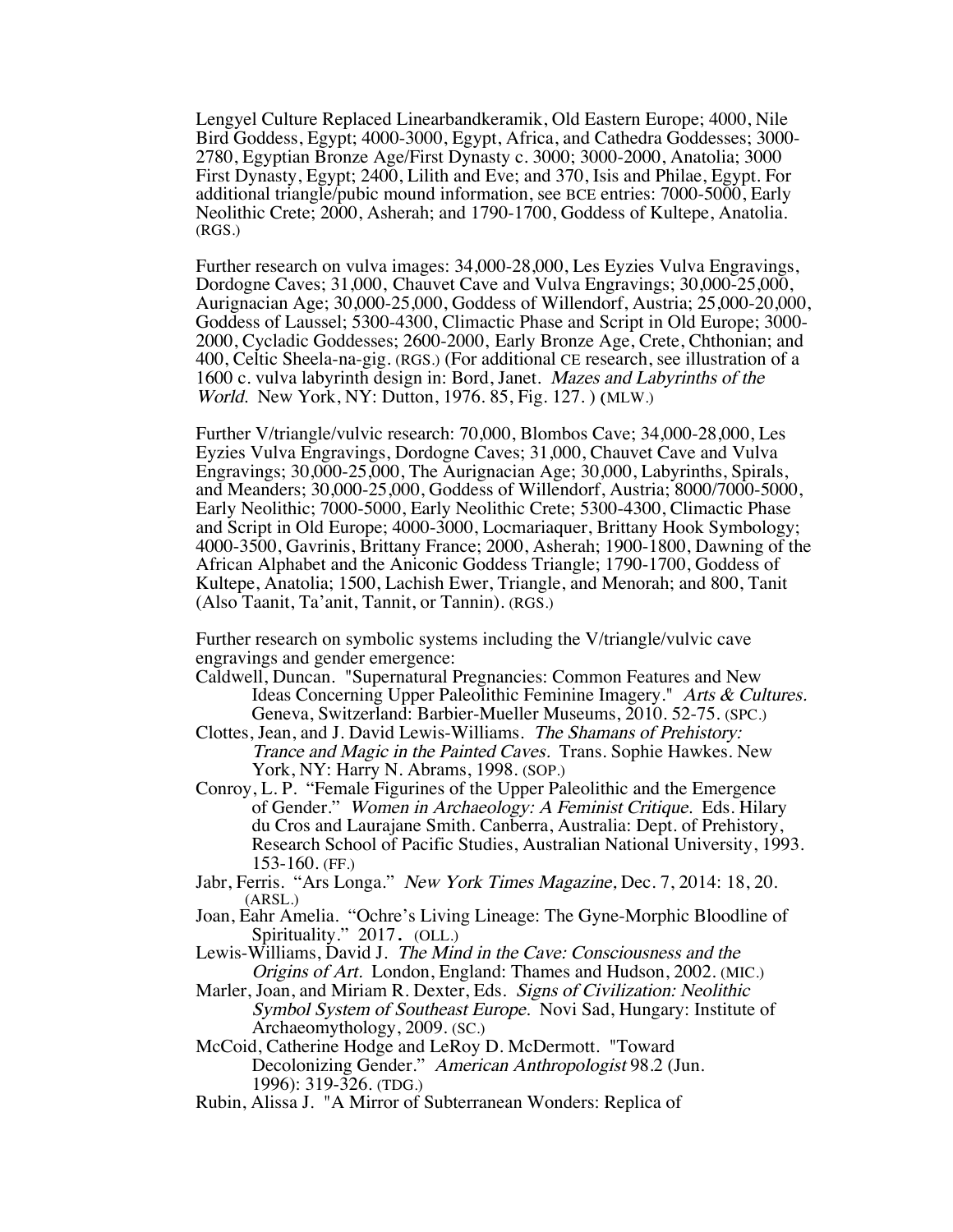Chauvet Cave Bristles with Lifelike Paintings." New York Times, Apr. 25, 2015: C1-C2. (MSW.)

Tedlock, Barbara. The Woman in the Shaman's Body: Reclaiming the Feminine in Religion and Medicine. New York, NY: Bantam Books, 2005. (WSB.)

Further animal and human finds plus interpretations of tribal settlements and social stratification:

Curry, Andrew. "The New Upper Class: Recent Digs at Copper Age Sites across Europe Are Overturning Long-Held Beliefs about the Continent's Earliest Cultures." Archaeology 64.2 (Mar.-Apr. 2011): 40- 45. (NUC.)

For a comparative study of Jomon Dogu and Neolithic figures:

Bailey, Douglass, Andrew Cochrane, and Jean Zambelli. Unearthed: A Comparative Study of Jomon Dogu and Neolithic Figurines. Norwich, England: S. I. Sainsbury Centre, 2010. (U.)

Carter, Susan Gail. "The Dogu Figures of the Jomon: An Introduction." The Journal of Archaeomythology 5 (Winter 2009): 41-60. (DF.)

- Habu, J. Ancient Jomon of Japan. Cambridge, England: Cambridge University Press, 2004. (AJJ.)
- Oh, Amana Chung Hae. Comparative Structural Analysis of the Pottery Decorations from the Katsusaka Culture in the Chubu Highlands, Japan (c. 3,300-2,900 BCE). Diss. CIIS, 2006. Ann Arbor, MI: ProQuest/UMI, 6 Feb. 2011. (Publication No. AAT 3218524.) (CWJ.)

Archaeomythology (Diversity) Method: A brief selection of Neolithic Europe/Old European works that highlight archaeology, mythology, proto – script including logographic or ideographic writing, linguistics, signs, symbols, folksongs, and other matristic considerations that may challenge perennial silos and other dominant endeavors.

Biggs, Sharon M. The Silo Effect: Invisible Barriers That Can Destroy Organizational Teams. San Bernardino, CA: no pub., 2014. (TSE.)

- Cavalli-Sforza, Luigi Luca, and Francesco Cavalli-Sforza. The Great Human Diasporas: The History of Diversity and Evolution. Helix Books, 1995. (GHD.)
- Cavalli-Sforza, Luigi Luca. "Genetic Evidence Supporting Marija Gimbutas' Work on the Origin of Indo-European People." From the Realm of the Ancestors: An Anthology in Honor of Marija Gimbutas. Ed. Joan Marler. Manchester, CT: Knowledge, Ideas and Trends, Inc., 1997. 93-101. (GE.)
- Eisler, Riane Tennenhaus. The Chalice and the Blade: Our History, Our Future. San Francisco: Harper and Row, 1987. (CB.)
- "Rediscovering Our Past, Reclaiming Our Future: Toward a New Paradigm for History." From the Realm of the Ancestors: An Anthology in Honor of Marija Gimbutas. Ed. Joan Marler. Manchester, CT: Knowledge, Ideas and Trends, Inc., 1997. 335-349. (ROP.)
	- \_\_\_\_\_. "The Battle Over Human Possibilities: Women Men, and Culture Transformation." Societies of Peace: Matriarchies Past, Present and Future: Selected Papers, First World Congress on Matriarchal Studies, 2003, Second World Congress on Matriarchal Studies, 2005. Ed. Göttner-Abendroth, Heide. Toronto, Canada: Inanna Publications, 2009. 269- 282.(BOH.)

Gimbutas, Marija Alseikaite. The Language of the Goddess. San Francisco,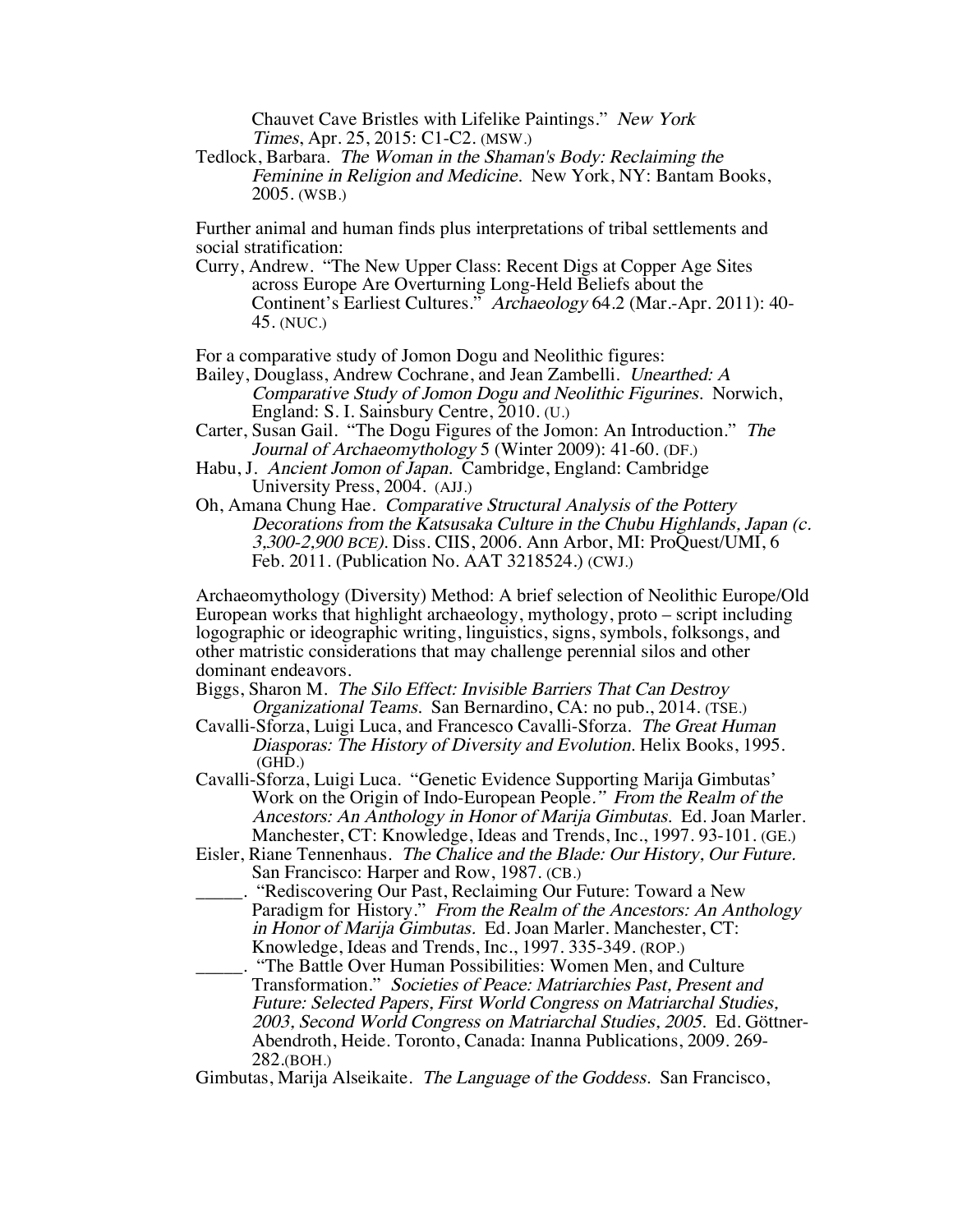CA: Harper San Francisco, 1989. (LOG.)

- \_\_\_\_\_. The Civilization of the Goddess: The World of Europe. San Francisco, CA: Harper, 1991. 43, 47-49. (COG.)
- "Three Waves of the Kurgan People into Old Europe, 4500-2500 B.C." Eds. Miriam Robbins Dexter, and Karlene Jones-Bley. Journal of Indo-European Studies Monograph No. 18 (1997): 240-268. (TWKP.)
- Haarmann, Harald. Early Civilization and Literacy in Europe: An Inquiry into Cultural Continuity in the Mediterranean World. New York, NY: Mouton de Gruyter, 1996. (ECLE.)
	- \_\_\_\_\_. Ancient Knowledge, Ancient Know-How, Ancient Reasoning: Culture Memory in Transition, from Prehistory to Classical Antiquity and Beyond. Amherst, NY: Cambria Press, 2013. (AN.)
- Jabr, Ferris. "Ars Longa." New York Times Magazine, Dec. 7, 2014: 18, 20. (ARSL.)
- Journey of Man. Dir. Jennifer Beamish. Eds. Clive Maltby, Gregers Sall, and Spencer Wells. Tigress Productions, Public Broadcasting Service (U.S.), et al. 1 videodisc (120 min.) PBS Home Video, 2004. (JOM.)
- Keller, Mara Lynn. "The Interface of Archaeology and Mythology: A Philosophical Evaluation of the Gimbutas Paradigm." From the Realm of the Ancestors: An Anthology in Honor of Marija Gimbutas. Ed. Joan Marler. Manchester, CT: Knowledge, Ideas and Trends, Inc., 1997. 381- 398. (IAM.)
- Mallory, James P. In Search of the Indo-Europeans: Language, Archaeology and Myth. London, England: Thames and Hudson, 1990. (SIE.)
- Marler, Joan, Ed. From the Realm of the Ancestors: An Anthology in Honor of Marija Gimbutas. Manchester, CT: Knowledge, Ideas and Trends, Inc., 1997. (FRA.)
- The Danube Script: Neo-Eneolithic Writing in Southeastern Europe. Sebastopol, CA: Institute of Archaeomythology, 2008. (TDS.)
- Marler, Joan. "The Iconography and Social Structure of Old Europe: The Archaeomythological Research of Marija Gimbutas." Societies of Peace: Matriarchies Past, Present and Future: Selected Papers, First World Congress on Matriarchal Studies, 2003, Second World Congress on Matriarchal Studies, 2005. Ed. Göttner-Abendroth, Heide. Toronto, Canada: Inanna Publications, 2009. (ISS.)
- Marler, Joan, and Miriam R. Dexter, Eds. Signs of Civilization: Neolithic Symbol System of Southeast Europe. Novi Sad, Hungary: Institute of Archaeomythology, 2009. (SC.)
- Meador, Betty De Shong. A Sagidda of Inanna. Tran. Betty De Shong Meador. Handout for "Inanna," CIIS Workshop, 11-17-1996. (ASOI.) . Inanna: Lady of the Largest Heart. Austin, TX: University of Texas Press, (2000). (ILLH.)
- Metzner, Ralph. The Well of Remembrance: Rediscovering the Earth Wisdom Myths of Northern Europe. Boston, MA: Shambhala, 1994. (WOR.)
- Poruciuc, Adrian. Prehistoric Roots of Romanian and Southeast European Traditions. Eds. Joan Marler, and Miriam R. Dexter. Sebastopol, CA: Institute of Archaeomythology, 2010. (PRR.)
- Reason, Peter. Participation in Human Inquiry. London, England: Sage, 1994. (PHI.)
- Spretnak, Charlene. "Beyond Backlash: An Appreciation of the Work of Marija Gimbutas." Journal of Feminist Studies in Religion 12.2 (Fall 1996): 91-98. (BBAW.)
- Swimme, Brian. The Hidden Heart of the Cosmos: Humanity and the New Story. Maryknoll, NY: Orbis Books, 1996. (HHTC.)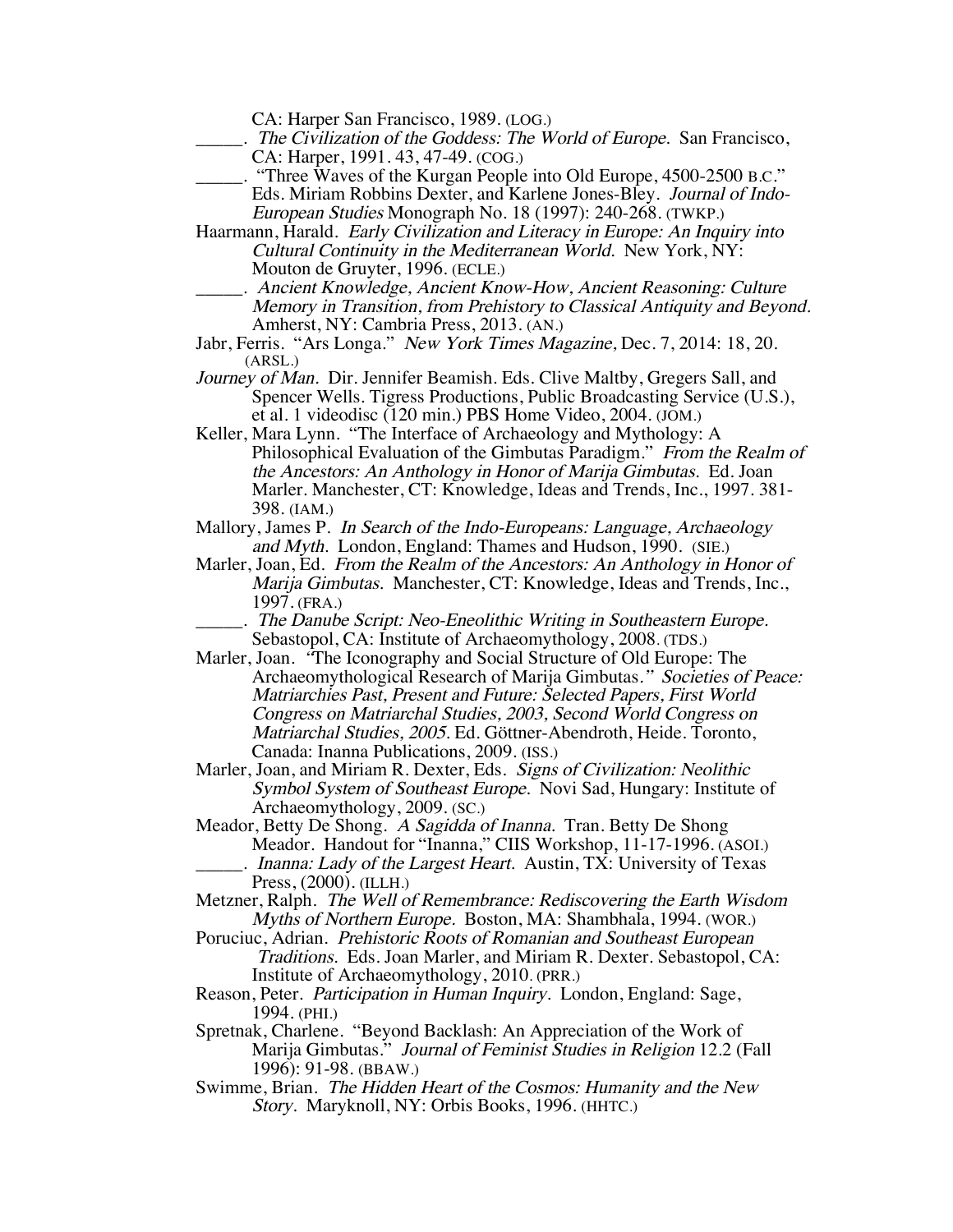- Swimme, Brian, and Thomas Berry. The Universe Story: From the Primordial Flaring Forth to the Ecozoic Era. San Francisco, CA: Harper San Francisco, 1992. (TUS.)
- Wade, Nicholas. "The Tangled Roots of English: Proto-Indo-European, the Precursor to Many Languages, May Have Been Spread by Force, Not Farming." New York Times, Feb. 24, 2015: Di, D6. (TRE.)
- Winn, Milton M. The Signs of Vinca Culture: An Internal Analysis: Their Role, Chronology and Independence from Mesopotamia. Los Angeles, CA: University of California, 1973. (PW.)
- Winn, Shan M. M. Pre-writing in Southeastern Europe: The Sign System of The Vinca Culture, ca. 4000 B.C. Calgary, Canada: Western Publishers, 1981. (PW2.)

Alternate considerations include: Brian Hayden, 2002; Ian Hodder in "Scientific American," 2004; Conkey and Tringham, 1994; Colin Renfrew, 2003; Goodison and Morris, 1998; and Michael Balter, 2005.

## Further research:

Anthony, David W. The Horse, the Wheel, and Language: How Bronze–Age Rides from the Eurasian Steppes Shaped the Modern World. Princeton, NJ: Princeton University Press, 2007. (HWL)

Rigoglioso, Marguerite. "The Disappearing of the Goddess and Gimbutas: A Critical Review of The Goddess and the Bull." Journal of Archaeomythology 3.1 (Spring-Summer 2007): 95-105. (DGG.)

Further Psi/KA goddess research: 25,000, Caravanserai, Trade Routes, and Dark Mothers; 10,000, Grotta dell'Addaura; 7000-5000, Early Neolithic Crete; 5400- 3500, Ancient Aphrodite: Chalcolithic or Copper Age; 4000, Nile Bird Goddess, Egypt; 2000-1450, Middle Bronze Age, Crete/Chthonian Peak Temple (Palace) Period/Middle Minoan Period (MM IA-MMII); 2,000, Asherah; 1900-1800, Dawning of the African Alphabet and the Aniconic Goddess Triangle; 1500, Lachish Ewer, Triangle, and Menorah; 1400-1000, Post Palace Period; 900-800, KA Goddess, Salamis, Cyprus; 800, Tanit (Also Taanit, Ta'anit, Tannit, or Tannin); and 664-525, Neith and Black Virgin at Sais Temple, Egypt. (Also, for related discussions about bucranium, fallopian tubes; Horns of Consecration (or 'celebratory sun posture'), plus Psi/KA goddesses see BCE entries: 15,000-12,000, Lascaux Cave; 13,000-11,000, Altamira Cave; 7000-5000, Early Neolithic Crete; and 2600-2000, Early Bronze Age, Crete, Chthonian \* Prepalatial/Early Minoan (EM I-III)). (RGS.)

\* (Earth mother, Chthonia.)

Further Psi/KA research:

- Evans, Sir Arthur. The Mycenaean Tree and Pillar Cult and Its Mediterranean Relations: With Illustrations from Recent Cretan Finds. London, England: Macmillan, 1901. (MTPC.)
- James, Edward Oliver. The Tree of Life: An Archaeological Study. Leiden, Netherlands: Brill, 1966. (TOL.)
- Keel, Othmar. Goddesses and Trees, New Moon and Yahweh. Sheffield, England: Sheffield Academic Press, 1998. (GAT.)
- Meekers, Marijke. Sacred Tree on Cypriote Cylinder Seals. Nicosia, Cyprus: Report of the Department of Antiquities Cyprus: 1987. 66-76. (STCC.)

Further research on the double-axe: 30,000, Labyrinths, Spirals, and Meanders; 5000, Near and Middle East; 4000, Alaca Hüyük, Anatolia; 2600-2000, Early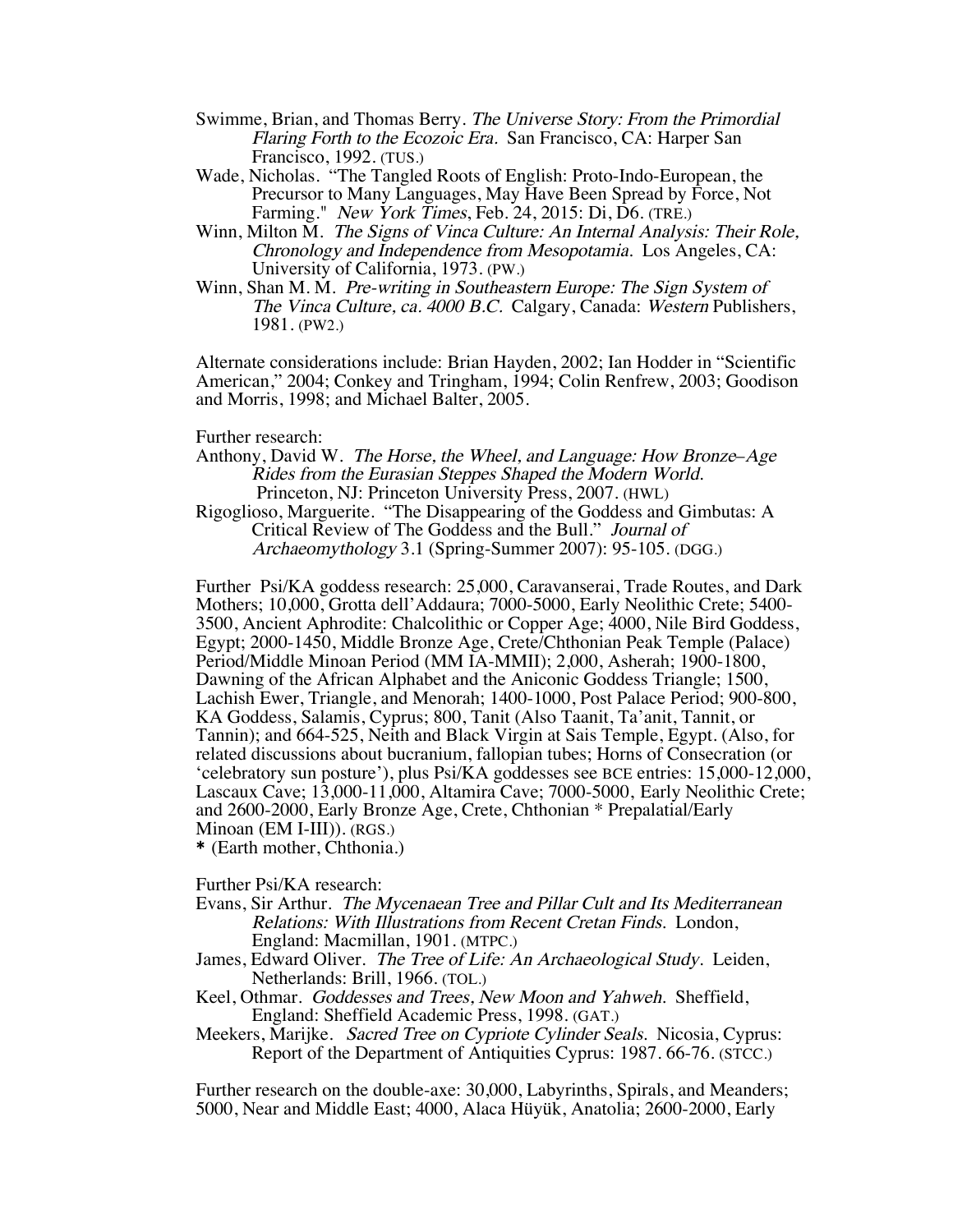Bronze Age, Crete, Chthonian \* Prepalatial/Early Minoan (EM I-III); 1450-1260, Hattusa and Yazilikaya, Anatolia; 1400, Cybele and Buyukkale/Bogazkoy, Anatolia; and 664-525, Neith and the Black Virgin Mary Temple at Sais, Egypt. (RGS.)

\* (Earth mother, Chthonia.)

Further double/twin goddess including further double-axe research: 30,000 Labyrinths, Spirals, and Meanders; 26,000, Grimaldi Caves; 25,000-20,000, Goddess of Laussel; 7250-6150, Çatal Hüyük; 6000, Sicilians to Malta: 5400- 4100, Vinca Culture and Bird and Snake Culture; 5200, Malta and Gozo; 4400- 2500, Olympus Hera; 4000, Alaca Hüyük, Anatolia; 3500, Anatolia, Arinna, and Other Goddesses; 3000, Middle Indo-European Bronze Age; 3,000, Tell Brak; 2600-2000, Early Bronze Age, Crete, Chthonian; 1790-1700, Goddess of Kultepe, Anatolia; 1750, Ishtar; 1000, Double Goddess Transition; 630-620, Goddess Kore, Izmir Turkey; 500, Greek Mysteries; and 282-263, Demeter's Priene Temple. (RGS.)

IMAGE: SCHEMATICALLY RENDERED FEMALE DEITIES: CUCUTENI CULTURE. PHOTO: © GSA. DESCRIPTION SCHEMATICALLY RENDERED FEMALE DEITIES WITH ELABORATE ICONOGRAPHY, CUCUTENI CULTURE. (ROMANIA AND UKRAINE.) SLIDE LOCATION, SHEET , ROW , SLEEVE , SLIDE # , BCE. ON LOCATION: GSA ILLUSTRATION PENDING. NOTE 1: IN THE UKRAINE IN 1981, OVER 20 CERAMIC FEMALE IMAGES WERE FOUND FROM THE CUCUTENI CULTURE. NOTE: FIELDWORK PROJECT. PHOTO NOTE KEY: PHOTO NOTE: ILLUSTRATOR, CHRISI KARVONIDES. PHOTO NOTE: FOR FURTHER CUCUTENI FEMALE DEITIES RESEARCH AND GOOGLE IMAGES.

IMAGE: NILE BIRD GODDESS: EGYPT.

PHOTO: © GSA. DESCRIPTION: NILE SNAKE – BIRD (BA– BIRD?) \* GODDESS, EGYPTIAN. ASPECTS ARE IDENTICAL TO LATE CUCUTENI DEITIES INC. ABBREVIATED DOWNTURNED WINGS-ARMS PLUS ROUND FLAT MASK-LIKE HEADS. (COG: 111; LOG:199.)

SLIDE LOCATION EGYPT, SHEET 40, ROW 2, SLEEVE 3, SLIDE #343A, 4000 BCE PRE-DYNASTIC OR PRE-PHARAONIC.

CO\_EGY\_S40\_R2\_SL3\_S343A.jpg

SHOT ON LOCATION: MUSEUM OF EGYPTIAN ANTIQUITIES: CAIRO, EGYPT. NOTE 1: THE ARMS ARE ROUNDED OFF RESEMBLING WINGS. GIMBUTAS INTERPRETED THESE FIGURES AS NEOLITHIC BIRD GODDESSES. (RGS.) (SOURCE: ENTRY ABOVE.)

NOTE 2 RE. BA – BIRD OR BA – SOUL. \*

'IN A PARALLEL IMAGE,' THE PERSONAL BA – SOUL IS ONE'S SPIRIT SOUL THAT DURING THE DEATHING PROCESS MAY HOVER OR APPEAR AS A BIRD TO JOIN WITH THE KA SOUL, THE UNIVERSAL, GAIAN – LIFE – FORCE, THE GREAT MOTHER WHO BECKONS: 'BEHOLD I AM BEHIND THEE, I AM THY TEMPLE, THY MOTHER, FOREVER AND FOREVER.' TO DIE IS TO REUNITE WITH ONE'S KA (KG: 63, 67; MG: 245-46; RGS).

NOTE 3: SEE CUCUTENI'S SABATINIVKA SHRINE FOR SIMILAR ATTRIBUTES OF EGYPTIAN NILE BIRD (LOG. 133) PLUS THE HORNED THRONE (LOG. 133: FIG. 215. #4, CLAY CHAIR.)

NOTE 4: FOR FURTHER INFORMATION CONTACT THE INSTITUTE FOR THE STUDY OF THE ANCIENT WORLD, NY (212-992-7800) – OR –isaw.nyu.edu

FEMALE STATUE ON REVERSE SIDE. TERRACOTTA. FROM CUCUTENI, ROMANIA: PLUS NOTE 06-01-02/23. LATE MESOLITHIC (5TH MILL. BCE). HEIGHT 15 CM. INV. II3126. NATIONAL HISTORICAL MUSEUM, BUCHAREST, ROMANIA, © ERICH LESSING/ART RESOURCE, NY. ART201798. 536 BROADWAY, 5<sup>th</sup>. ART RESOURCE, INC, 2003. ALL RIGHTS RESERVED. FLOOR, NEW YORK, NY 10012, USA. TEL: (212) 505- 8700 |FAX: (212) 505-2053. EMAIL: requests@artres.com (4-20-2011).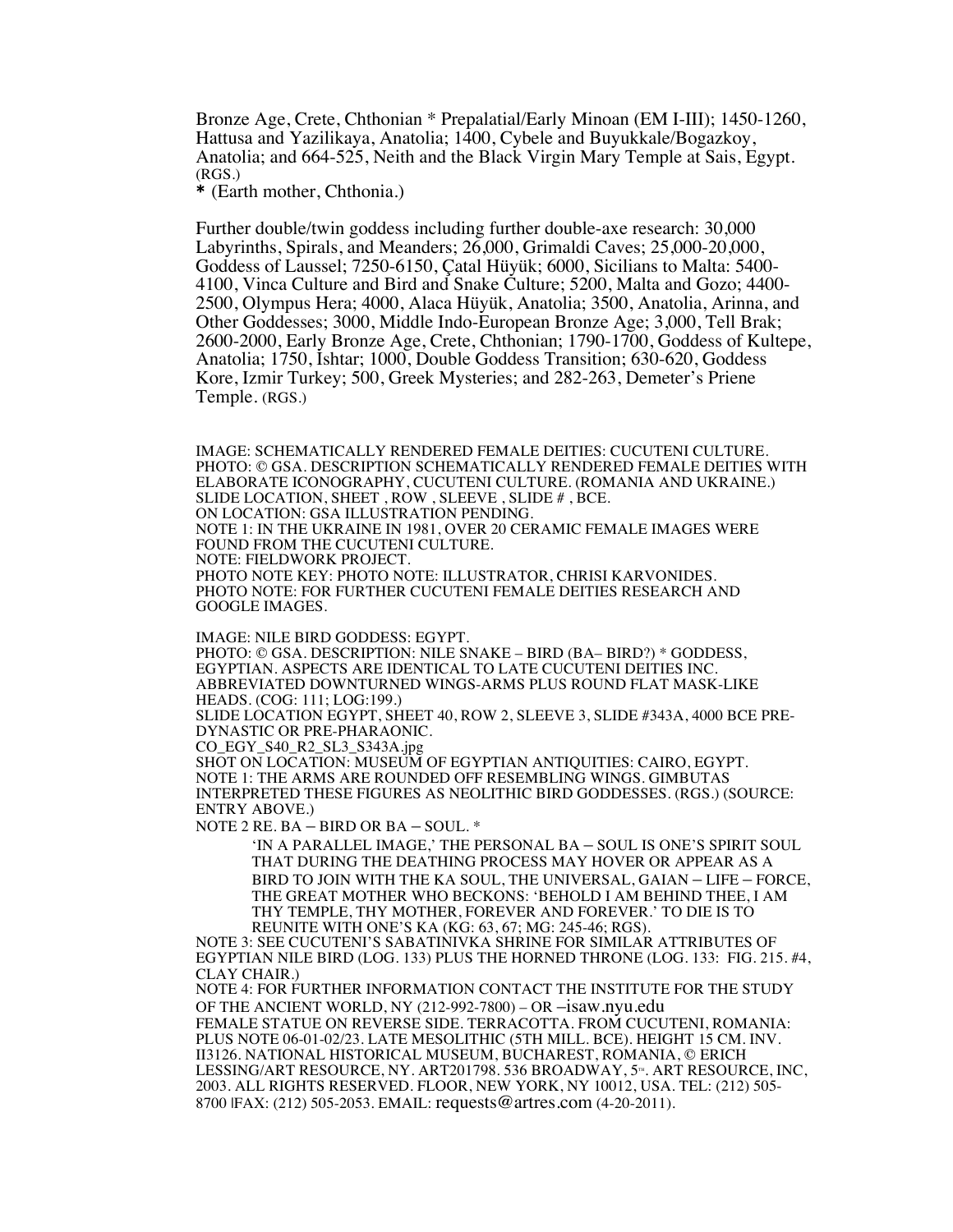NOTE 5: FIELDWORK PROJECT 1989.

IMAGE: NILE BIRD KA GODDESS: EGYPT.

PHOTO: © GSA. DESCRIPTION: NILE BIRD GODDESS WITH BIRD – LIKE HEAD IN HORNS OF CONSECRATION OR SUN GODDESS KA POSTURE. SLIDE LOCATION EGYPT, SHEET 44, ROW 3, SLEEVE 4, SLIDE #34, 3650-3300 BCE. CO\_EGY\_S44\_R3\_SL4\_S34jpg SHOT ON LOCATION: MUSEUM OF EGYPTIAN ANTIQUITIES: CAIRO, EGYPT. NOTE 1: DISCOVERED BY HENRI DE MORGAN IN NAGADA II, EGYPT. NOTE 2: TO–SCALE MUSEUM PROTOTYPE. NOTE 3: FIELDWORK PROJECT 1986.

IMAGE: CHARACTERISTIC HORNS OF CONSECRATION ON A BRONZE TABLET FROM PSYCHRO: CRETE, GREECE.

ILLUSTRATION © GSA. DESCRIPTION: CHARACTERISTIC HORNS OF

CONSECRATION ON BRONZE TABLET. SLIDE LOCATION , SHEET , ROW, SLEEVE , SLIDE # , BCE.

ON LOCATION: IMAGE IN PROCESS.

NOTE 1: (MHE: FIG. 106, SEE SYMBOL SECTION AT END OF TEXT.) NOTE 2:

> GERTRUDE LEVY SUGGESTS THAT THE BULL IS THE ACTUAL EMBODIMENT OF THE EARTH'S FERTILITY AND HELD IN HIGH REGARD ALONG WITH HORNED ALTARS DATING BACK TO SUB-NEOLITHIC LEVELS (GOH: 229, N. 5; POM). DOROTHY CAMERON'S RESEARCH PROPOSES A UNIQUE GYNECOLOGICAL THEORY IN WHICH 'NEOLITHIC BULL HEADS AND HORNS OF CONSECRATION DIRECTLY RELATE TO THE FALLOPIAN TUBES AND UTERUS' (SBDN: 12-13, 4-5). (POM; TEG: 46-47; LOG: 265-6) (RGS: 15,000-12,000 BCE, LASCAUX CAVE).

PHOTO NOTE: ILLUSTRATOR, CHRISI KARVONIDES. \* PHOTO NOTE: \* FOR FURTHER GREEK HORNS OF CONSECRATION RESEARCH AND IMAGES: RESOURCE: (MUSEUM ART RESOURCE.)

RESOURCE: (BRITISH MUSEUM: LONDON, ENGLAND.)

RESOURCE: (ARCHAEOLOGY, ARCHITECTURE & ART.)

IMAGE: AURIGNACIAN VULVA FROM THE VALLEY OF VÉZÈRE: DORDOGNE, FRANCE.

PHOTO: © GSA. DESCRIPTION: AURIGNACIAN INCISED VULVA IN STONE FROM CAVES IN THE VALLEY OF VÉZÈRE, DORDOGNE, FRANCE. SLIDE LOCATION NEO. PAL. FRANCE, SHEET 2, ROW 4, SLEEVE 4, SLIDE #19, c. 30,000 BCE.

CU\_NPF\_S2\_R4\_SL4\_S19.jpeg

SHOT ON LOCATION: HAUTE GARGONNE, FRANCE: MUSÉE DES ANTIQUITÉS NATIONALES. (SAINT-GERMAIN-EN-LAYE, FRANCE IS JUST OUTSIDE OF PARIS.) NOTE 1: FIELDWORK PROJECT 1982-1989.

PHOTO NOTE: FOR AURIGNACIAN VULVA PHOTO RESEARCH, SEE THE NEW NATURAL MUSEUM OF PREHISTORY LES EYZIES IN THE VILLAGE OF LES EYZIES, FRANCE, DISTINGUISHED AS ONE THE FINEST ICE AGE AND MAGDALENIAN COLLECTIONS IN THE WORLD.

IMAGE: BA – BIRD ISIS: EGYPT.

PHOTO: © GSA. DESCRIPTION: BA – BIRD ISIS, \* EGYPT.

SLIDE LOCATION EGYPT, SHEET 44, ROW 3, SLEEVE 3, SLIDE #27, BCE. CO\_EGY\_S44\_R3\_SL3\_S27.jpg

SHOT ON LOCATION: LUXOR, EGYPT. FURTHER EXAMPLES ARE HOUSED IN: THE BROOKLYN MUSEUM IN NEW YORK; BRITISH MUSEUM IN LONDON; AND THE BREMEN MUSEUM OF NATURAL HISTORY AND ETHNOGRAPHY IN NORTHWESTERN GERMANY.

NOTE 1 RE. BA– BIRD OR BA – SOUL.

\* 'IN A PARALLEL IMAGE,' THE PERSONAL BA – SOUL IS ONE'S SPIRIT SOUL THAT DURING THE DEATHING PROCESS MAY HOVER OR APPEAR AS A BIRD TO JOIN WITH THE KA SOUL, THE UNIVERSAL, GAIAN – LIFE – FORCE, THE GREAT MOTHER WHO BECKONS: 'BEHOLD I AM BEHIND THEE,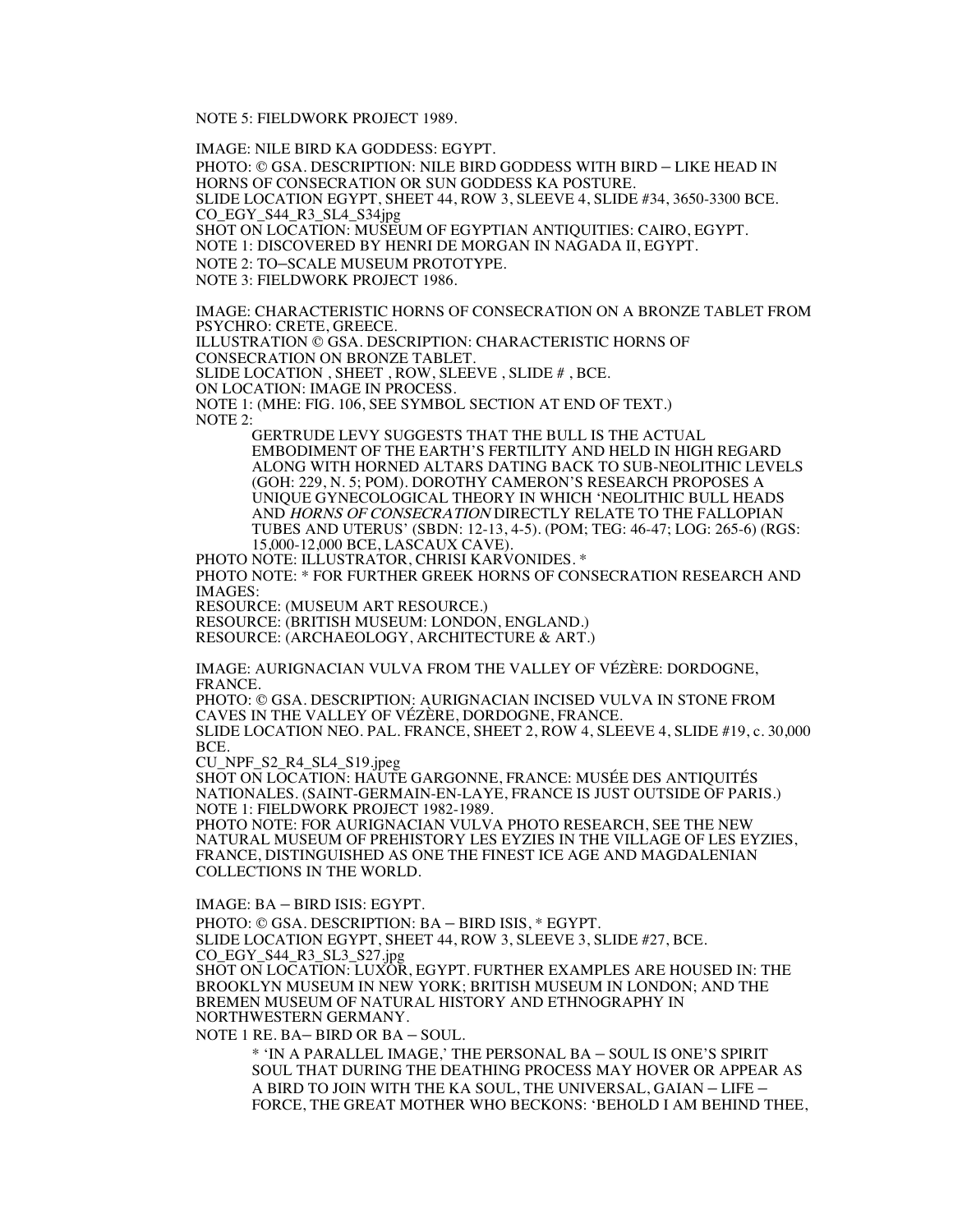I AM THY TEMPLE, THY MOTHER, FOREVER AND FOREVER.' TO DIE IS TO REUNITE WITH ONE'S KA (KG: 63, 67; MG: 245-46; RGS). NOTE 2: FIELDWORK PROJECT 1989.

ILLUSTRATION: BULL WITH DOUBLE TRIANGLE OR HOURGLASS. PHOTO: © GSA. DESCRIPTION: DOUBLE TRIANGLE OR HOURGLASS ON BULL OR OX HEAD. (GOG: 247, FIG. 7-39.) SLIDE LOCATION, SHEET , ROW , SLEEVE , SLIDE # , BCE. ON LOCATION: ILLUSTRATION/IMAGE OF DOUBLE TRIANGLE OR HOURGLASS ON BULL OR OX HEAD PENDING. NOTE 1: FROM THE CUCUTENI CULTURE OF THE BEGINNING OF THE 4TH MILLENNIUM B.C., AN OX HEAD WAS FOUND CARVED OUT OF A BONE PLATE ON WHICH AN HOURGLASS-SHAPED GODDESS IS DEPICTED WITH ARMS UPRAISED (COG: 247, FIG. 7-39) (ALSO, SEE COG: 246-7, FIG. 7-40.) PHOTO NOTE: ILLUSTRATOR, CHRISI KARVONIDES. PHOTO NOTE: FOR FURTHER BULL WITH DOUBLE TRIANGLE RESEARCH AND IMAGES. RESOURCE: (MUSEUM ART RESOURCE.) RESOURCE: (BRITISH MUSEUM: LONDON, ENGLAND.) RESOURCE: (ARCHAEOLOGY, ARCHITECTURE & ART.) IMAGE: HOURGLASS FEMALE BIRD (BA – BIRD): \* HAWAIIAN PETROGLYPH. PHOTO: © GSA. DESCRIPTION: A FURTHER HOURGLASS EXAMPLE INC. PETROGLYPH OF VULVA WITH BIRD FEET AND HANDS. SLIDE LOCATION HAWAII, SHEET 6, ROW 1, SLEEVE 2, SLIDE #14, NO DATE. CU\_HAW\_S6\_R1\_SL2\_S14. SHOT ON LOCATION: PUAKO: BIG ISLAND, HAWAII. NOTE 1: \* RE. BA – BIRD OR BA – SOUL, SEE: (MG: 245-246) NOTE 2: FIELDWORK PROJECT 1994. PHOTO NOTE: TAKEN ON SITE AND OUTLINED WITH FINE WHITE SAND. IMAGE: VILLA OF MYSTERIES: POMPEII, ITALY. PHOTO: © GSA. DESCRIPTION: A FURTHER KA EXAMPLE INC. A DANCING FEMALE IN KA POSITION, POMPEII, ITALY. SLIDE LOCATION MSC. ITALY, SHEET 6, ROW 3, SLEEVE 2, SLIDE #35 (86), BCE. CO\_MIT\_S6\_R3\_SL2\_S35 SHOT ON LOCATION: VILLA OF MYSTERIES: POMPEII, ITALY. NOTE 1: LAURA SHANNON'S "WOMEN'S RITUAL DANCE." (WRD: 138-157.) NOTE 2: FOR MORE RECENT POMPEIAN STYLE WALL PAINTING, SEE THE  $21<sup>st</sup>$ CENTURY ARCHAEOLOGICAL DISCOVERIES IN ARLES, FRANCE, AT THE MUSEUM AT ANCIENT ARLES. NOTE 3: FIELDWORK PROJECT 1986. IMAGE: CHARACTERISTIC HORNS OF CONSECRATION ON A BRONZE TABLET FROM PSYCHRO: CRETE, GREECE. ILLUSTRATION © GSA. DESCRIPTION: CHARACTERISTIC HORNS OF CONSECRATION ON BRONZE TABLET. SLIDE LOCATION , SHEET , ROW, SLEEVE , SLIDE # , BCE. SHOT ON LOCATION: IMAGE IN PROCESS. NOTE 1: (MHE: FIG. 106, SEE SYMBOL SECTION AT END OF TEXT.) NOTE 2: GERTRUDE LEVY SUGGESTS THAT THE BULL IS THE ACTUAL EMBODIMENT OF THE EARTH'S FERTILITY AND HELD IN HIGH REGARD ALONG WITH HORNED ALTARS DATING BACK TO SUB-NEOLITHIC LEVELS (GOH: 229, N. 5; POM). DOROTHY CAMERON'S RESEARCH PROPOSES A UNIQUE GYNECOLOGICAL THEORY IN WHICH 'NEOLITHIC BULL HEADS AND HORNS OF CONSECRATION DIRECTLY RELATE TO THE FALLOPIAN

TUBES AND UTERU' (SBDN: 12-13, 4-5). (POM; TEG: 46-47; LOG: 265-6) (RGS:

15,000-12,000 BCE, LASCAUX CAVE).<br>PHOTO NOTE: ILLUSTRATOR, CHRISI KARVONIDES. \* PHOTO NOTE:  $*$  FOR FURTHER GREEK HORNS OF CONSECRATION RESEARCH AND IMAGES:

RESOURCE: (MUSEUM ART RESOURCE.)